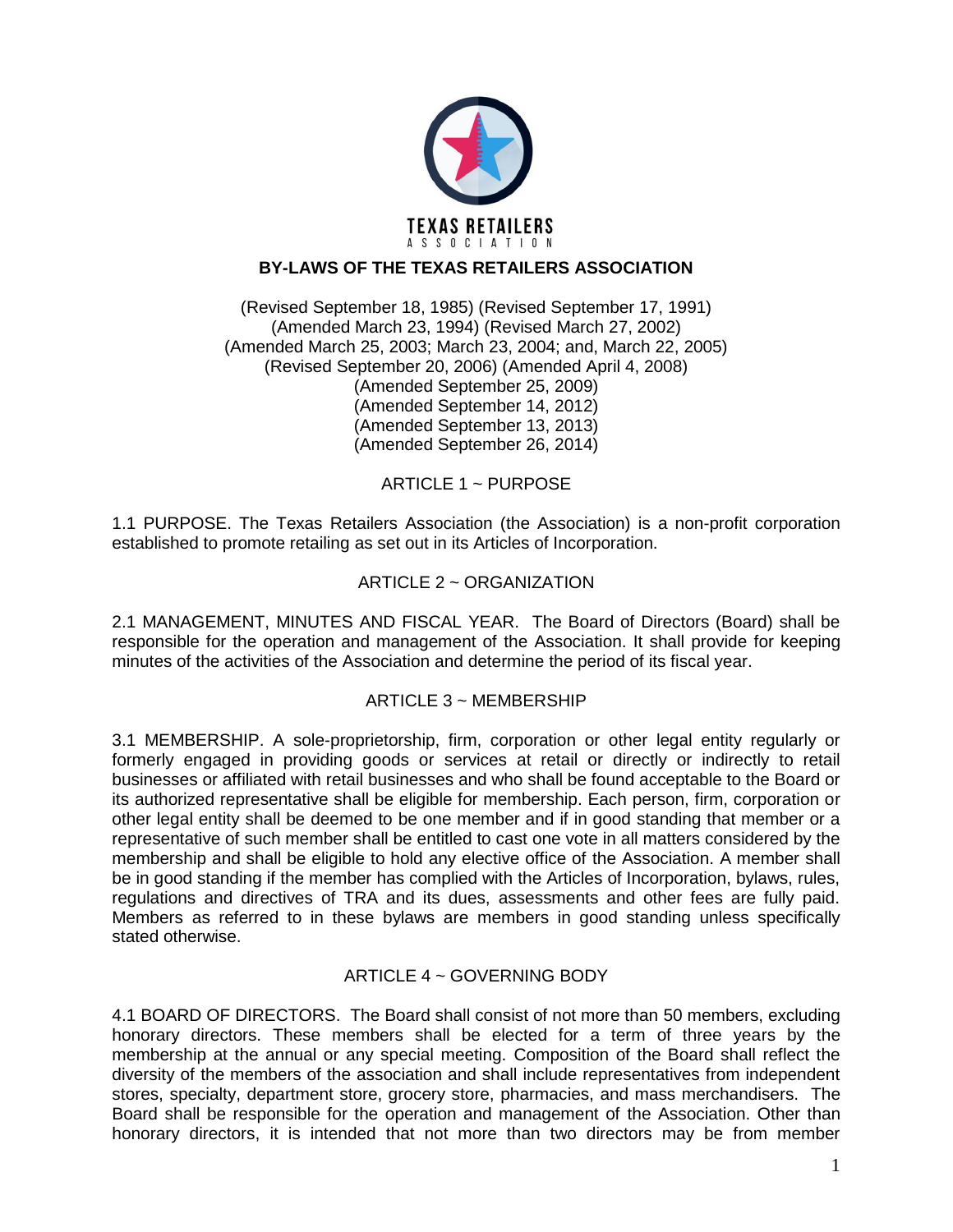companies not regularly engaged in providing goods or services at retail. The Board may delegate such duties and authority as it deems proper to other persons or committees. The past Chair shall be a non-voting honorary director for life, unless the past chair is the designated representative for his/her member company. The Board may elect other non**-**voting honorary directors. All board members shall comply with the Association's attendance, antitrust, and conflict of interest policies as adopted by the Board. Board members will be requested to raise or contribute, through either personal or political action committee funds, at \$100 least annually to the Texas Retailers Association Political Action Committee (TRAPAC).

4.2 OFFICERS: The elective officers shall consist of Chair, Vice Chair, Treasurer, Secretary and such other officers as shall be established by the Board. The offices of Treasurer and Secretary may be combined. Elective officers shall be elected for a term of two years, with each full term commencing at the Annual meeting in even-numbered years and may vote as Board members. The non-elective officers are President and one or more Vice-Presidents and such other officers as the Board may designate. Non-elective officers shall have no vote in matters brought before the Board. All officers shall comply with the Association's antitrust and conflict of interest policies as adopted by the Board.

4.3 CHAIR: The Chair shall preside at Association meetings and shall be Chair of the Executive Committee. The Chair may appoint such assistant officers, as the Chair deems necessary, and designate the duties of these officers.

4.4 VICE-CHAIR: The Vice-Chair shall assume the duties of presiding officer in the absence of the Chair.

4.5 TREASURER: The Treasurer shall be responsible for the overall supervision of the financial affairs of the Association including the establishment of proper accounting procedures. The Treasurer shall serve as the chair of the Finance Committee. The Chair may appoint an Assistant Treasurer with such duties as the Chair may designate.

4.6 SECRETARY: The Secretary shall be responsible for Association records and for attesting or verifying the signatures of official actions of the Board. The Secretary may delegate to the President the duties of recording minutes and filing required governmental documents.

4.7 PRESIDENT: The President is a non-elective officer and shall be the chief executive officer of the Association and shall be responsible for the establishment and operation of office procedures, administrative procedures, and all other activities of the Association not specifically reserved or designated to other persons or committees by the membership, Board or Executive Committee. The President shall have the responsibility to execute and file reports, returns and other instruments on behalf of the Association; to be in charge of and responsible for its day-today finances, including the specific authority to establish financial accounts, sign checks and other financial instruments; to care for its properties and to see that they are properly maintained and insured; to employ, discharge, supervise and designate the activities, duties and responsibilities of its employees; to direct the activities of the Association and to guide its operation as its executive officer and to report its condition and activities to the membership, Board and Executive Committee. The President shall serve at the will of the Executive Committee or for such term as the Executive Committee and the President may agree.

4.8 VICE-PRESIDENT: The Vice-President is a non-elective officer and shall have such duties as may be assigned by the President and the Executive Committee. The President may appoint one or more Vice-Presidents, with the approval of the Executive Committee. The Executive Committee shall have the authority to establish positions for more than one Vice-President. Vice-Presidents shall serve at the will of the President.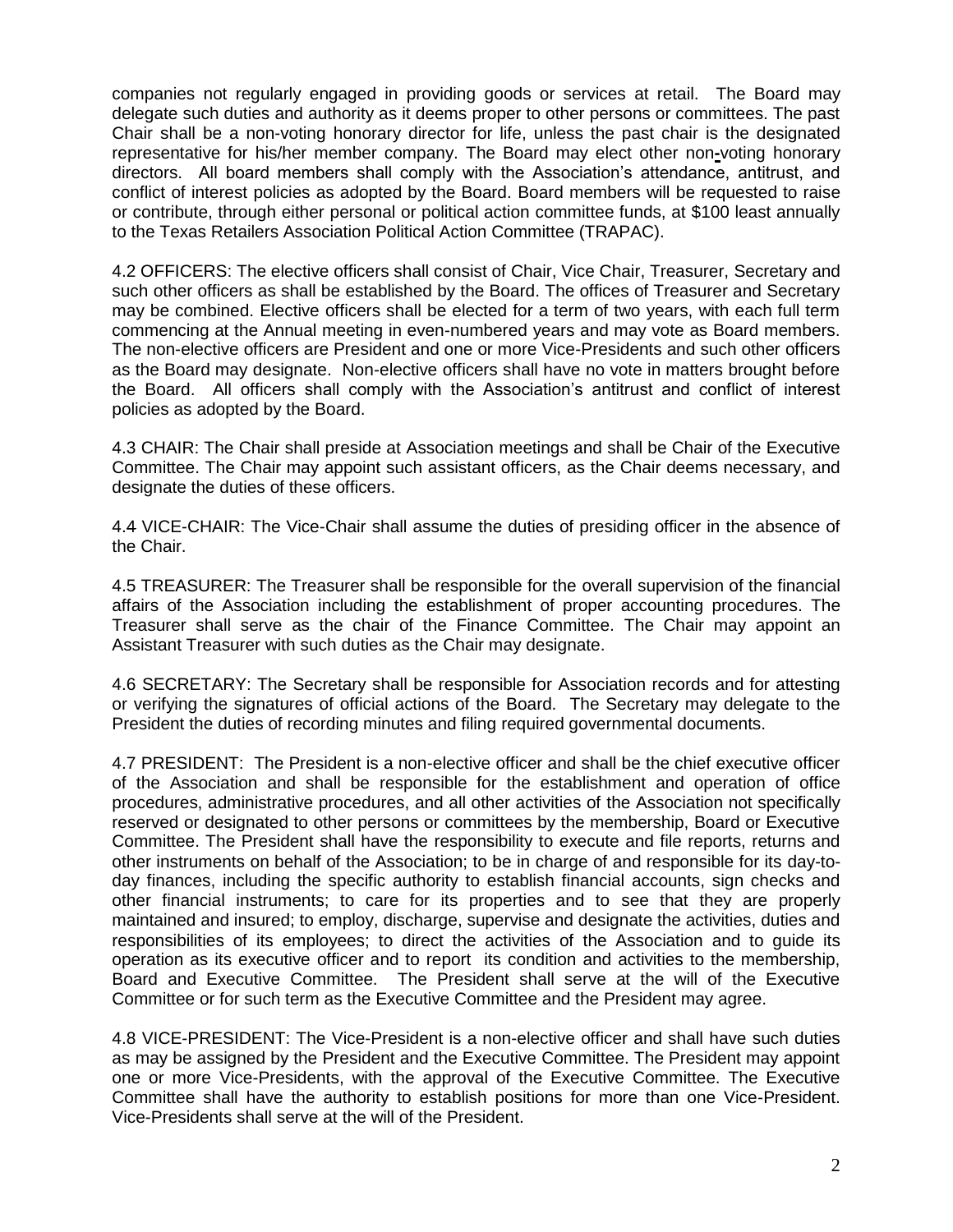4.9 COMMITTEES: The Board shall establish such committees as it deems necessary. The Chair shall recommend members and chairpersons for the various committees, those persons to be approved by the Association's Board of Directors. The Chair shall appoint the following committees: (i) a Legislative; (ii) Tax; (iii) Personnel; and (iv) Finance Committee; and, (v) any other standing committees and ad hoc task forces. Chairs shall serve for a term of two years, with each full term commencing at the Annual meeting in even-numbered years. The Finance Committee shall have the following subcommittees (a) an Audit and Ethics Subcommittee that engages an outside public accountant and other professional advisors to produce an annual audit of the Association and to advise the Board on federal and state ethics requirements, and (b) an Investment Sub-Committee to establish and review compliance with the Association's Investment Policy Statement, and recommend to the Finance Committee an outside investment advisor related to the Association's long-term investments.

### ARTICLE 5 ~ REMUNERATION

5.1 REMUNERATION: The President shall receive such salary, expense allowance and other remuneration as shall be approved by the Executive Committee. The President, with the approval of the Executive Committee, shall determine the salary and other allowances for the other non-elected officials and employees. All other Officers, Directors and committee members shall serve without remuneration, except that such persons may receive reimbursement for expenses incurred on behalf of the Association with approval of the Board.

# ARTICLE 6 ~ EXECUTIVE COMMITTEE

6.1 EXECUTIVE COMMITTEE: The Executive Committee shall consist of the Chair, Vice-Chair, Treasurer, Secretary, immediate past Chair, the Chair of the Texas Food Council, a representative of the Texas Federation of Drug Stores a representative of the Small Retailer Committee and two at-large members appointed by the Chair from the Board membership representing a different or underserved sector of the retail industry from the other Committee members. The Association's Chair shall preside over this Committee. The Committee shall be responsible for employing a President, and upon Board approval, shall adopt a policy for filling a vacancy for President. This Committee shall be responsible for the general operation of the Association and have the power to act for the Association in the name of the Board in all matters not specifically denied by the charter, these by-laws, or the Board.

# ARTICLE 7 ~ MEETINGS

7.1 ANNUAL MEETINGS OF THE MEMBERSHIP: The Board shall designate the time and place for each annual meeting of the membership. Each member of TRA shall be given notice of the time and place for each meeting of the membership delivered not less than 10 nor more than 60 days before the date of the meeting. In any fiscal year in which the Association holds more than one membership meeting, the Board may waive the annual meeting provided that the annual report, ballots for director and other pertinent information are distributed by mail to the membership. Voting for directors in such event may be by mail, electronic transmission, facsimile transmission, or by any combination of the three.

7.2 SPECIAL MEETINGS OF THE MEMBERSHIP: Special meetings of the membership may be called by the Chair, Board or by 15 % of the membership. Notice of special meetings shall be given in the same manner as annual meetings.

7.3 BOARD OF DIRECTOR MEETINGS: The Chair or a majority of the Board may call a regular or special meeting of the Board at any time. Notice of these meetings shall be given in any manner acceptable to a majority of the Board. At least one Board meeting shall be held annually.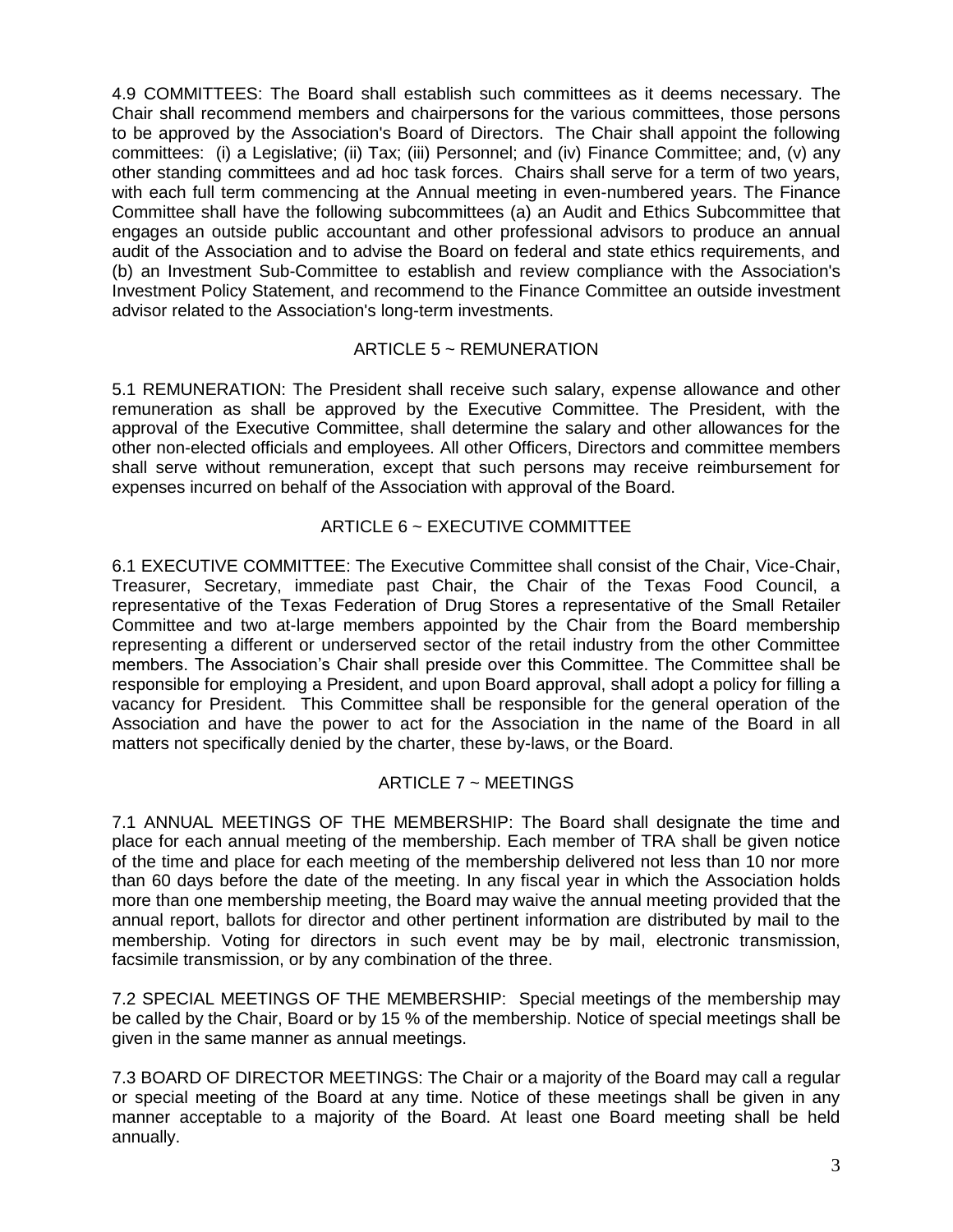7.4 COMMITTEE MEETINGS: A committee chair or a majority of the members of a committee may call a meeting at any time. Notice of these meetings shall be given in any manner acceptable to a majority of the committee.

### ARTICLE 8 ~ ELECTIONS, QUORUMS, PROXIES, PROCEDURES, AND VOTING

8.1 ELECTIONS: The Chair shall appoint a nominating committee not less than 30 days prior to the annual meeting. This committee shall consist of a chair and at least two members. The committee shall certify at least one eligible candidate for nomination to each position due to be vacated on the Board. The chair of this committee shall present the list of nominees to the membership at the annual meeting. Following this presentation the floor shall be opened for any additional nominations. Any member may nominate a member for election as director. Each member shall be entitled to one vote for each vacant director position. In all contested elections the vote shall be by secret ballot and the nominating committee shall serve as official tellers. Election shall be by majority vote. The Board shall elect the elective officers of TRA. Any vacancies on the Executive Committee during that officer's mid-term service shall be filled by the next meeting of the board.

8.2 QUORUM: The quorum for any annual or special meeting of the membership shall be 10% of the membership or 20 members whichever is less. The quorum for any regular or special meeting of the Board shall be ten members including not less than one officer. The quorum for a committee meeting shall be a majority of its members.

8.3 PROXIES: A member or director may vote by proxy executed in writing by the member or director.

8.4 PROCEDURES: The Chair shall have the right to appoint a parliamentarian for any meeting. Meetings shall be governed by the latest edition of *Robert's Rules of Order*.

8.5 VOTING: All regular business before any committee, subcommittee, task force, or the Board shall be by simple majority. At the request of at least three members of the Board, a 2/3 supermajority of the Board shall be required for the following major policy issues: (i) controversial legislation where the membership is divided; (ii) major changes in Association operating policies and procedures; and, (iii) resolutions when the membership is divided.

#### ARTICLE 9 ~ FILLING A VACANCY AND REMOVAL FROM OFFICE AND MEMBERSHIP

9.1 Any vacancy occurring in the Board shall be filled by the Board.

9.2 Any officer, director or member may be removed from office or membership for any reason deemed valid by a majority vote of the Board.

### ARTICLE 10 ~ DUES, ASSESSMENTS AND MEMBERSHIP

10.1 DUES, ASSESSMENTS AND MEMBERSHIP: The Board, through a finance committee, or by other means, shall establish appropriate budgets for the operation of the Association, its special projects and committees. It shall promulgate schedules of equitable membership dues and fees sufficient to satisfy these budget needs. The Board may establish membership categories and dues schedules or amounts for these categories. The Board may assess such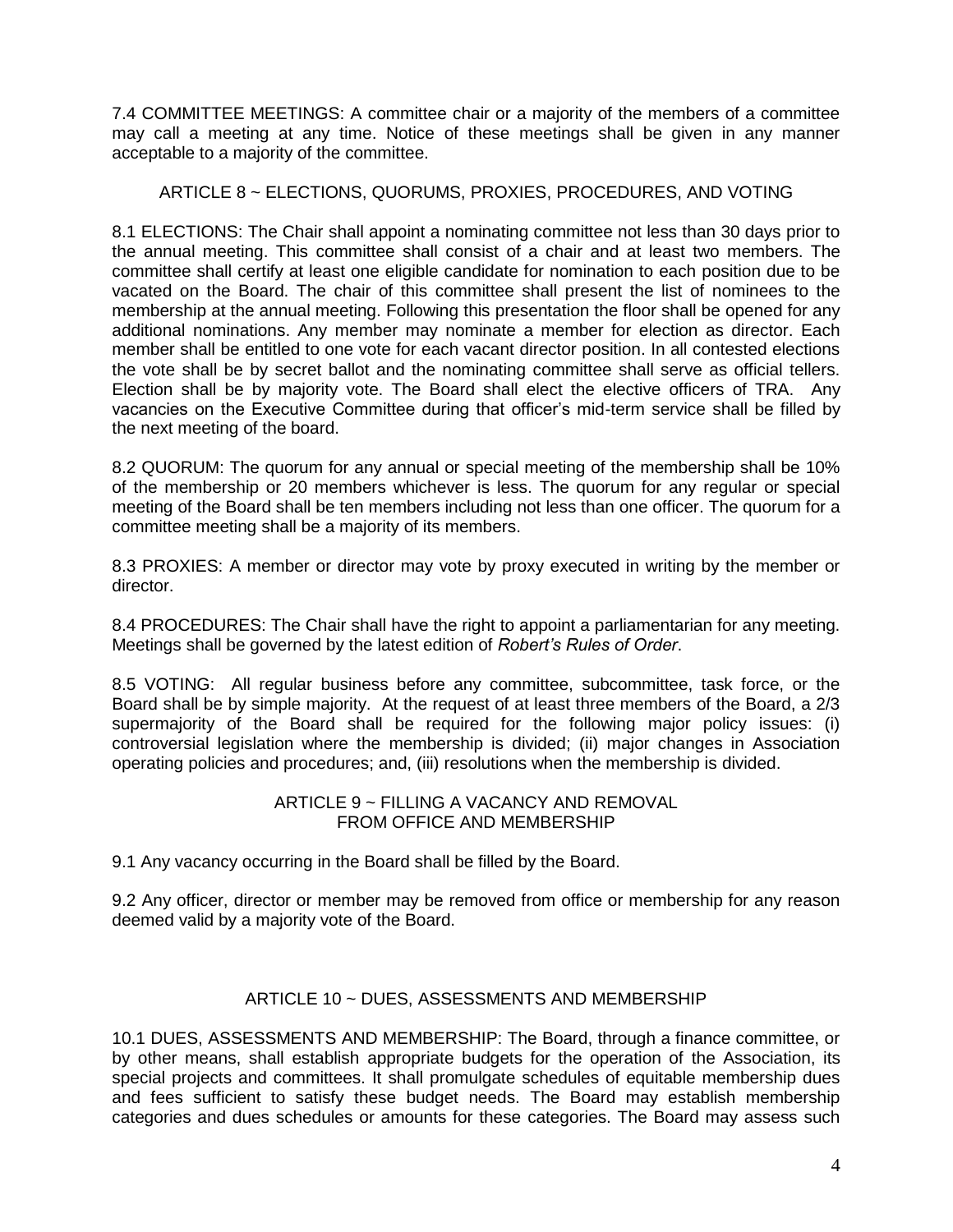assessments, as it deems necessary. The Board, Executive Committee, or President may terminate a membership for failure to pay all dues, fees, and assessments.

#### ARTICLE 11 ~ LIABILITY AND INDEMNITY

11.1 LIABILITY: A director of the Association shall not be liable to the corporation or its members for monetary damages for an act or omission in the director's capacity as a director, except that this article does not authorize the elimination or limitation of the liability of a director is found liable for:

1. a breach of a director's duty of loyalty to the corporation or its members;

 2. an act or omission not in good faith that constitutes a breach of duty of the director to the corporation or an act or omission that involves intentional misconduct or a knowing violation of the law;

 3. a transaction from which the director received an improper benefit, whether or not the benefit resulted from an action taken within the scope of the director's office; or,

 4. an act or omission for which the liability of a director is expressly provided by an applicable statute.

11.2 INDEMNITY: The indemnity provision authorized by Section B, Article 1396-2.22A of the Texas Non-Profit Corporation Act, including any successor statute, or as it may be amended, pertaining to a corporation indemnifying an officer or director or former officer or director of the corporation are hereby made mandatory.

11.3 LIABILITY AND INDEMNITY: The officers, directors, members and volunteers are granted the full immunity and indemnification from liability as authorized or as may be authorized by law.

11.4 OFFICER LIABILITY: An officer of the Association is not liable to the corporation or any other person for an action taken or omission made by the officer in the person's capacity as an officer unless the officer's conduct was not exercised: 1. in good faith: 2. with ordinary care; and 3. in a manner the officer reasonably believes to be in the best interest of the corporation.

#### ARTICLE 12 ~ AMENDMENTS

12.1 AMENDMENTS: These by-laws may be amended at a regular or special meeting of the Board by a 2/3 affirmative vote of the members.

### ARTICLE 13 ~ CONFLICT OF LAW

13.1 CONFLICT OF LAW: Should any part of these by-laws conflict with any present or future Federal or State statute, regulation, rule, judgment or order, such conflicting portion is reformed to comply with the same.

#### ARTICLE 14 ~ OPERATION AND DISSOLUTION

14.1 OPERATION: This corporation shall have no capital stock. It shall be operated in accordance with the Texas Non-profit Corporation Act. Its support shall be provided by dues, assessments, subscriptions, endowments, donations, devises, bequests and from such revenues as may be collected by it from services rendered and goods provided and the corporation shall be eligible to receive, accept and to acquire funds, bonds, stocks, securities,